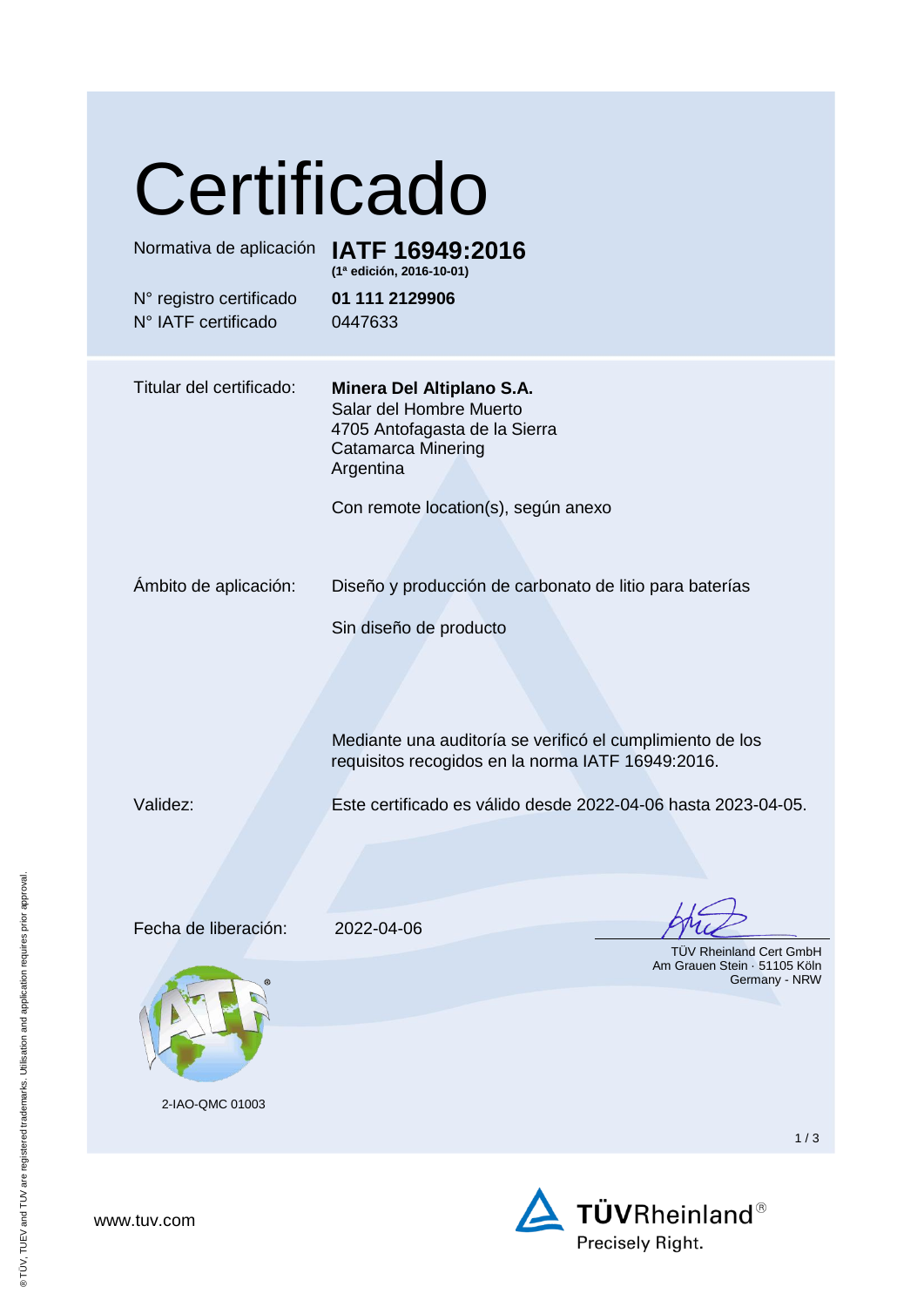# **Certificate**

| Standard                                         | IATF 16949:2016<br>(1st edition, 2016-10-01)                                                                                                                                  |
|--------------------------------------------------|-------------------------------------------------------------------------------------------------------------------------------------------------------------------------------|
| Certificate Registr. No.<br>IATF Certificate No. | 01 111 2129906<br>0447633                                                                                                                                                     |
| <b>Certificate Holder:</b>                       | Minera Del Altiplano S.A.<br>Salar del Hombre Muerto<br>4705 Antofagasta de la Sierra<br><b>Catamarca Minering</b><br>Argentina<br>With remote location(s) according to annex |
| Scope:                                           | Design and production of lithium carbonate for batteries                                                                                                                      |
|                                                  | <b>Excluding Product Design</b>                                                                                                                                               |
|                                                  | Proof has been furnished by means of an audit that the<br>requirements of IATF 16949:2016 are met.                                                                            |
| Validity:                                        | The certificate is valid from 2022-04-06 until 2023-04-05.                                                                                                                    |
|                                                  |                                                                                                                                                                               |
| Release date:                                    | 2022-04-06                                                                                                                                                                    |
|                                                  | TÜV Rheinland Cert GmbH<br>Am Grauen Stein · 51105 Köln<br>Germany - NRW                                                                                                      |
|                                                  |                                                                                                                                                                               |
| 2-IAO-QMC 01003                                  | 1/3                                                                                                                                                                           |
|                                                  |                                                                                                                                                                               |



® TÜV, TUEV and TUV are registered trademarks. Utilisation and application requires prior approval.

® TÜV, TUEV and TUV are registered trademarks. Utilisation and application requires prior approval.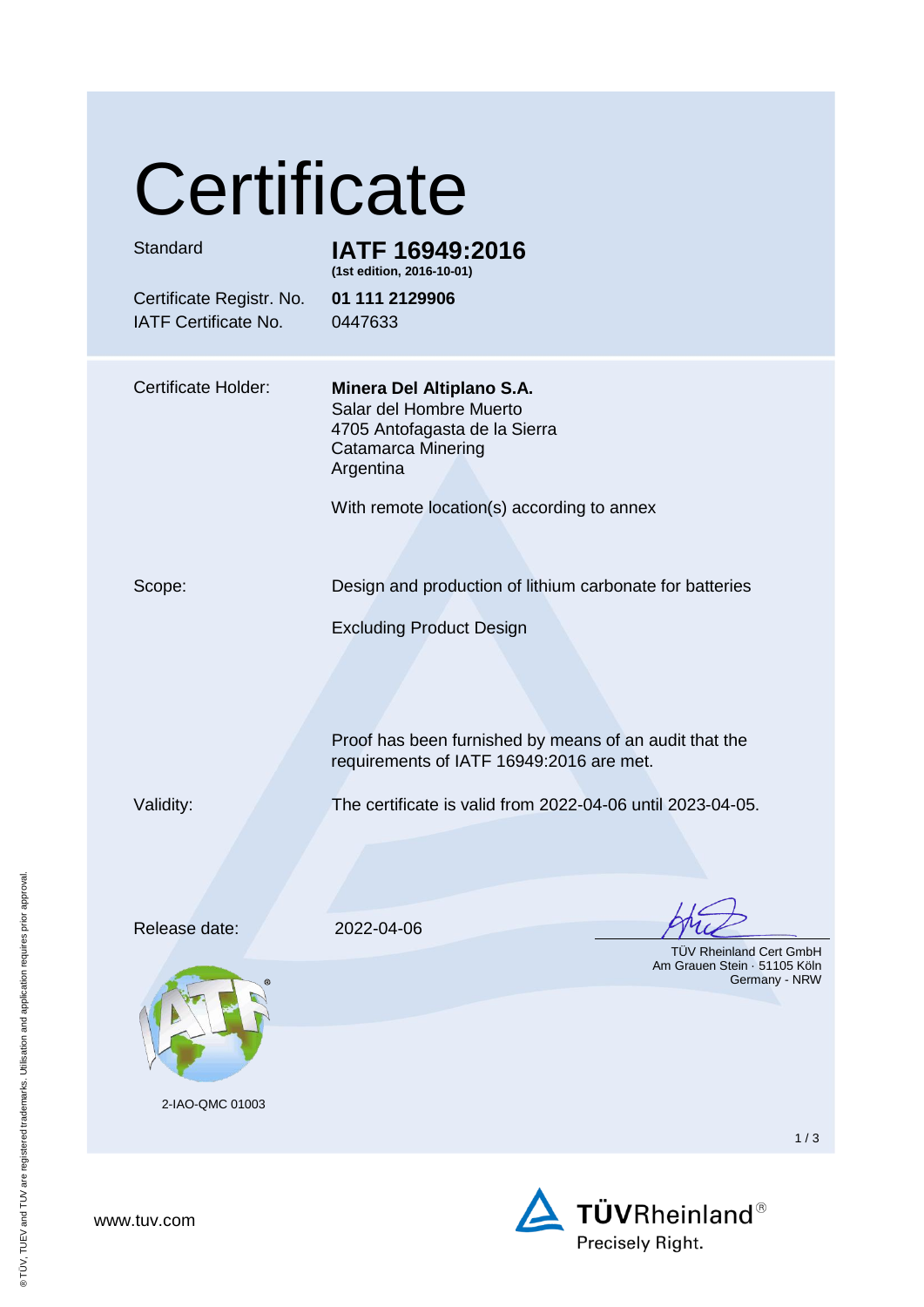## Annex to certificate

### Standard **IATF 16949:2016**

(1st edition, 2016-10-01)

IATF Certificate No. 0447633

Certificate Registr. No. **01 111 2129906**

| <b>Remote Location:</b>  | Minera Del Altiplano S.A.<br>Ejército del Norte 20 A4406BKN Salta Argentina                                                                                        |
|--------------------------|--------------------------------------------------------------------------------------------------------------------------------------------------------------------|
| Rem. Loc. Function:      | Human resources, Information technologies, Management<br>review, Sales                                                                                             |
| Certificate-Registr-No.: | 01 111 2129906/02                                                                                                                                                  |
| <b>Remote Location:</b>  | Minera Del Altiplano S.A.<br>Salar de Pocitos Transfer Station. Ruta Provincial 27, Km 264<br>4413 Salar de los Pocitos Departamento Los Andes, Salta<br>Argentina |
| Rem. Loc. Function:      | Logistics                                                                                                                                                          |
| Certificate-Registr-No.: | 01 111 2129906/03                                                                                                                                                  |
| <b>Remote Location:</b>  | Minera Del Altiplano S.A.<br>Julin 402 Planta Alta 7400 Catamarca                                                                                                  |
| Rem. Loc. Function:      | Argentina<br>Purchasing                                                                                                                                            |
| Certificate-Registr-No.: | 01 111 2129906/07                                                                                                                                                  |
| <b>Remote Location:</b>  | <b>Livent U.S.A</b><br>2929 Walnut street PA 19103 Pensylvania Philadelphia 19103<br><b>United States of America</b>                                               |
| Rem. Loc. Function:      | Engineering, Marketing, Process design, Purchasing, Quality<br>system management, Sales                                                                            |
| Certificate-Registr-No.: | 01 111 2130769/01                                                                                                                                                  |
| <b>Remote Location:</b>  | <b>FMC Lithium USA Corp.</b><br>2801 Yorkmont Rd. Suite 300 NC 28208 Charlotte North                                                                               |
| Rem. Loc. Function:      | <b>Carolina United States of America</b><br>Customer service, Product design, Purchasing, Sales, Supplier<br>management                                            |
| Certificate-Registr-No.: | 01 111 2130769/02                                                                                                                                                  |

**TÜVRheinland®** Precisely Right.